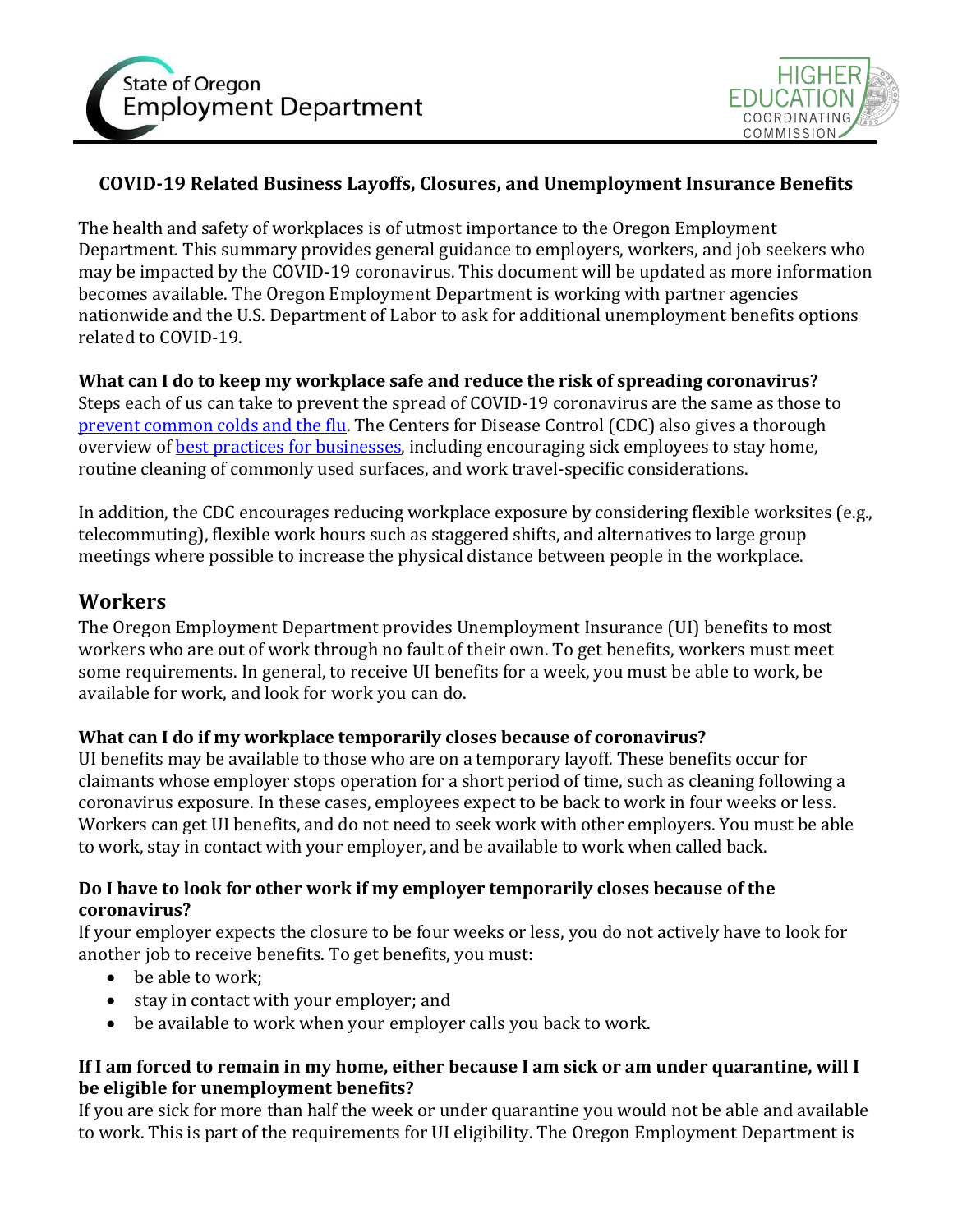working with partner agencies nationwide and the U.S. Department of Labor to seek benefit options for those missing work while quarantined.

## **What if my employer is paying me while they are closed?**

Generally, you will not be eligible for benefits if your employer is paying you to remain away from the site or as stand-by pay.

#### **Will I be eligible for unemployment benefits if my employer remains open but I don't want to come to work because of the risk of exposure to the coronavirus?**

In this case, unemployment benefits would generally not be an option, because you must be willing to work and available for work you usually do. You can file a claim, and the Employment Department will gather information from you and your employer to see if benefits would apply.

#### **What if I am allowed to work from home for my job to reduce risk of getting coronavirus, and I don't want to work offsite?**

Generally you will not be eligible for unemployment benefits. You can file an *initial claim* to determine the possibility of receiving benefits.

#### **What if I can take vacation or other leave pay while my employer is closed?**

If you are getting vacation or other leave pay while your employer is closed, you generally are not able to also receive unemployment insurance benefits.

## **Can employees with COVID-19 coronavirus take sick leave?**

The Oregon Bureau of Labor and Industries issues guidance related to Oregon's [sick time](https://www.oregon.gov/boli/TA/Pages/T_FAQ_OregonSickTime.aspx) and other leave time laws.

#### **What if I have COVID-19 coronavirus, and I got it at my workplace?**

Contact the Workers' Compensation Division of the Department of Consumer and Business Services for information on filing a workers' c[ompensation claim](https://wcd.oregon.gov/Pages/index.aspx) related to coronavirus. They can also be contacted at 800-452-0288 or [workcomp.questions@oregon.gov.](mailto:workcomp.questions@oregon.gov)

## **Will I get unemployment benefits if I become seriously ill with COVID-19 coronavirus and I have to quit my job?**

You will generally not be eligible for unemployment benefits if you quit your job. You can file still an [initial claim](https://secure.emp.state.or.us/ocs4/index.cfm?u=F20200311A092508B69498364.1356&lang=E) to find out if you can receive benefits.

#### **What if my employer goes out of business as a result of COVID-19 coronavirus?**

Generally, you will be eligible for unemployment benefits. To find out if you are eligible, file an [initial claim.](https://secure.emp.state.or.us/ocs4/index.cfm?u=F20200311A092508B69498364.1356&lang=E) We will gather information from you and your employer about your circumstances to determine your eligibility.

# **Are any benefits available if I'm out of work due to the coronavirus and I'm self-employed?**

Self-employed individuals generally do not pay Unemployment Insurance taxes and are not eligible for benefits. You can still file [an application](https://secure.emp.state.or.us/ocs4/index.cfm?u=F20200311A092508B69498364.1356&lang=E) for a benefits claim.

#### **I am a school employee and schools are closed. Can I file for unemployment benefits?**

At this time the statewide public school closure is expected to last for two weeks, which is considered a temporary layoff. Unemployment benefits may be available to school staff who are out of work due to the closure without actively seeking work with other employers. You must be able to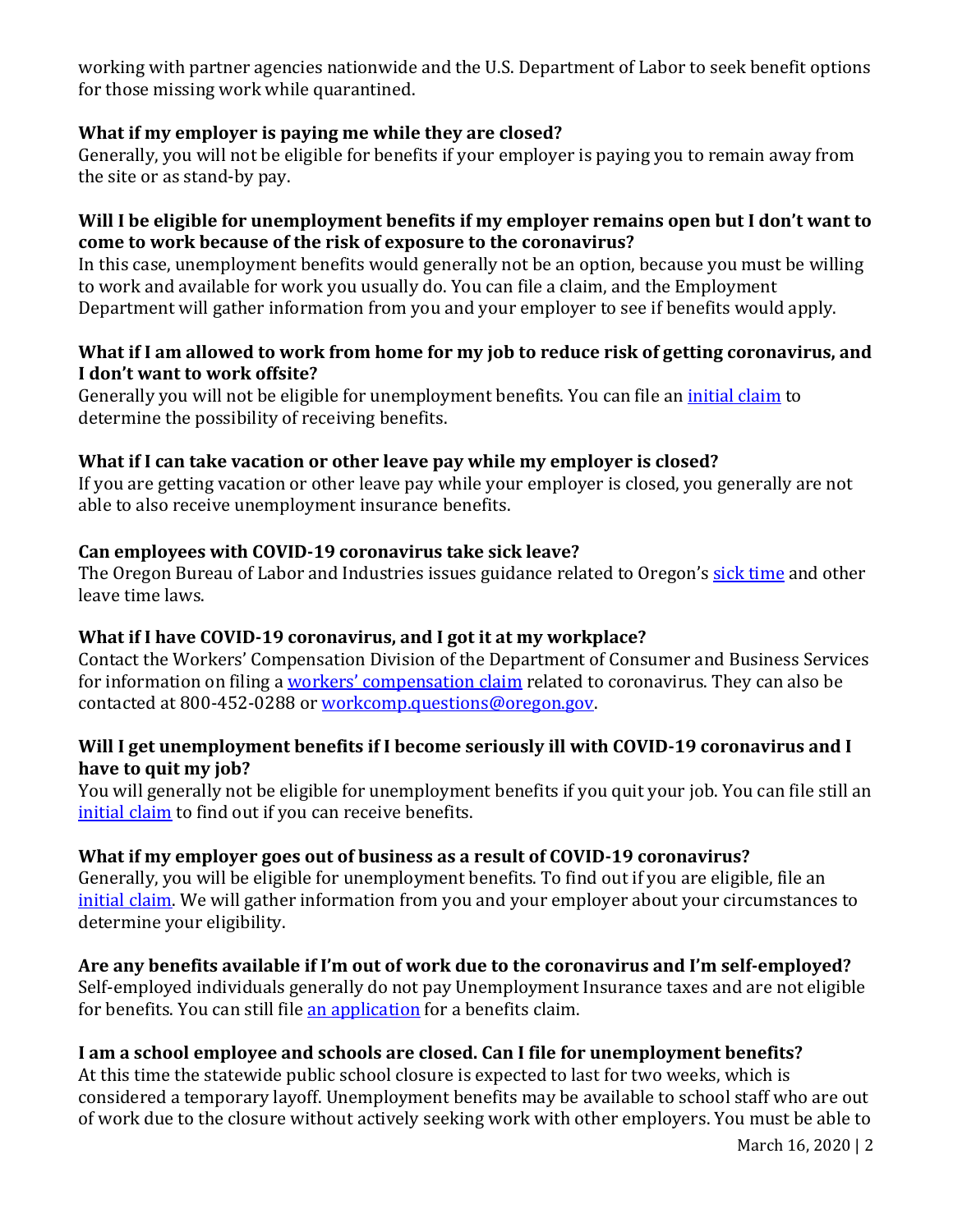work, stay in contact with your employer, and be available to work when called back. If your district spring break is during the closure other provisions may apply.

## **If I am a school employee, can I get unemployment benefits during spring break?**

Generally, you will not be eligible for benefits during the normal spring break period if you are expected to return to your job after the break. You may be eligible and can [file a claim](https://secure.emp.state.or.us/ocs4/index.cfm?u=F20200316A124855B64897461.0572&lang=E) for other weeks during the closure that are not part of your normal spring break.

## **I am a home healthcare worker. Can I receive unemployment benefits?**

Whether you are paid by the Department of Human Services, another agency, or an independent contractor, you can <u>file a claim</u> for unemployment benefits. The Employment Department will review each case and determine if you can receive benefits based on current law and the circumstances of the COVID-19 coronavirus.

# **Job Seekers**

The Oregon Employment Department provides Unemployment Insurance (UI) benefits to most workers who are out of work through no fault of their own. To get benefits, workers must meet some requirements. In general, to receive UI benefits for a week, you must be able to work, be available for work, and look for work you can do.

#### **What if I am unemployed and I am sick or quarantined with COVID-19 coronavirus?**

If you are sick due to the coronavirus, you are likely not able and available to work, which would mean you cannot receive unemployment insurance benefits. Being able to work means that you are physically and mentally able to do the work you are looking for or usually do, unless:

- You were sick or injured for less than half of the week; or
- You have a long-term condition preventing you from working, but you can still do some work.

If you had an opportunity to work, but did not because you were sick, you likely cannot receive unemployment insurance benefits for that week, but may be eligible for benefits for other weeks.

#### **How can I meet my welcome process and job seeker registration or in-person meeting requirements if I am sick with coronavirus?**

Please call your [WorkSource Oregon center](http://www.worksourceoregon.org/Centers.html) to ask about alternative options for completing your appointments.

#### **I am staying home by order of a medical professional or at the direction of the government. Will I be eligible for unemployment benefits?**

Generally yes, you would be considered available for work. If you have turned down work with a new employer, that could affect your benefit eligibility. You will still need to actively seek work, unless you are temporarily away from your normal job.

## **My unemployment benefits are almost done. Are benefit extensions available?**

At this time, unemployment benefit extensions are not available.

## **If I am trying to file a claim but I cannot get through by phone this week, can I report it next week and still get benefits for this week?**

If at all possible we encourage you to go online to file a new claim or restart your existing claim. With the current climate our phone lines are busier than usual, we will check your situation and go